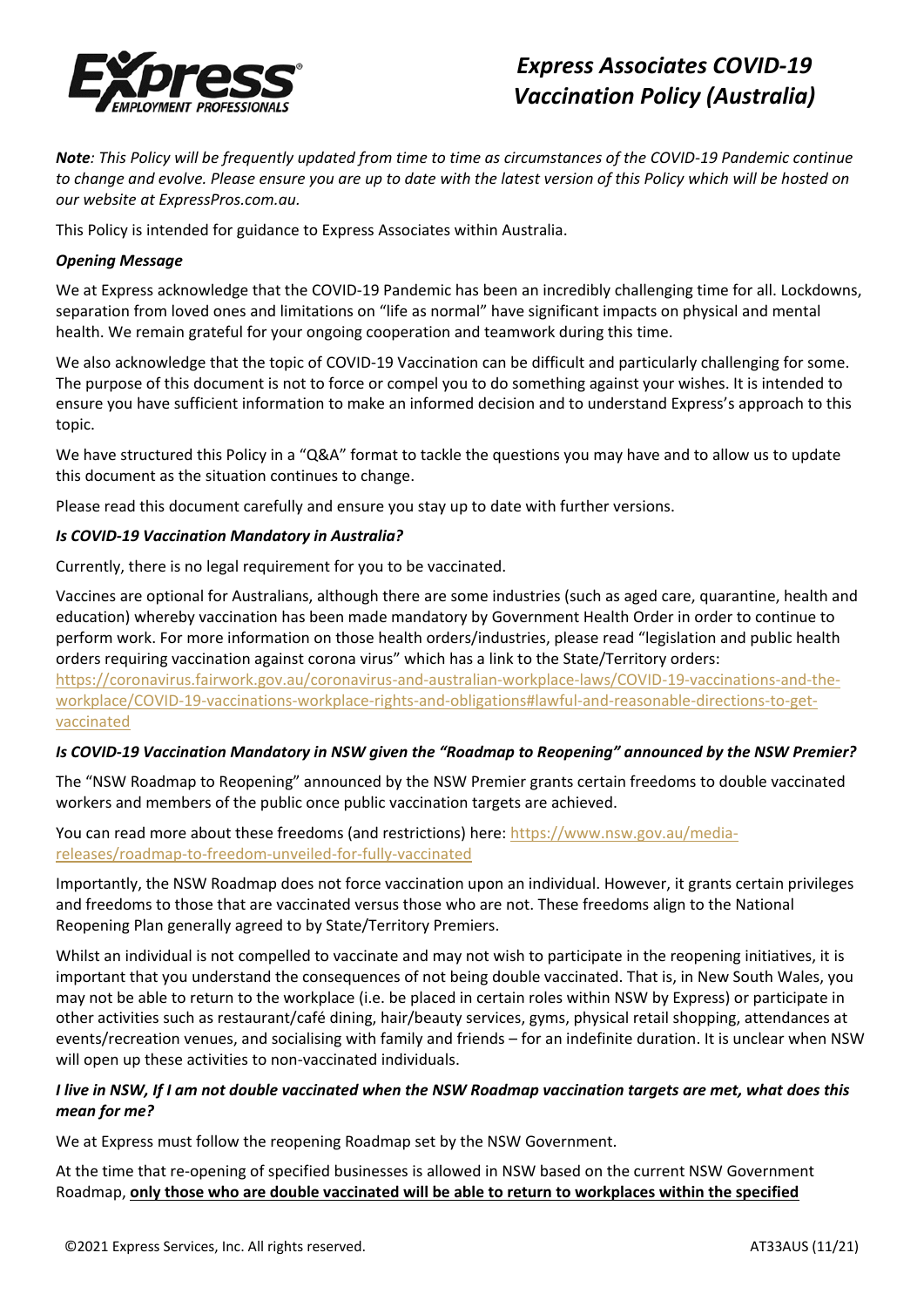**industries.** If you are not double vaccinated at that time – unless you have a medical exemption – you will not be eligible to be placed in an assignment by Express within those specified industries.

At this stage the position may be different for non-customer facing roles, however many businesses within NSW are now taking a mandatory vaccination approach in their workplaces and Express must comply with those requirements where lawful.

## *Is COVID-19 Vaccination Mandatory in VIC given the "Roadmap to Reopening" announced by the Victorian Premier?*

The "Victorian Roadmap to Reopening" announced by the Victorian Premier grants certain freedoms to double vaccinated workers and members of the public once public vaccination targets are achieved.

Unlike NSW, the Victorian Roadmap differentiates between regional Victoria and Metro locations.

You can read more about these freedoms (and restrictions) here: [https://www.premier.vic.gov.au/victorias](https://www.premier.vic.gov.au/victorias-roadmap-delivering-national-plan)[roadmap-delivering-national-plan](https://www.premier.vic.gov.au/victorias-roadmap-delivering-national-plan)

Importantly, the VIC Roadmap does not force vaccination upon an individual. However, it grants certain privileges and freedoms to those that are vaccinated versus those who are not. These freedoms align to the National Reopening Plan generally agreed to by State/Territory Premiers.

Whilst an individual is not compelled to vaccinate and may not wish to participate in the reopening initiatives, it is important that you understand the consequences of not being double vaccinated. That is, in Victoria, you may not be able to return to the workplace (i.e. be placed in certain roles within VIC by Express) or participate in other activities such as restaurant/café dining, hair/beauty services, gyms, physical retail shopping, attendances at events/recreation venues and socialising with family and friends – for an indefinite duration. It is unclear when Victoria will open up these activities to non-vaccinated individuals.

### *I live in VIC, if I am not double vaccinated when the VIC Roadmap vaccination targets are met, what does this mean for me?*

We at Express must follow the reopening Roadmap set by the Victorian Government.

At the time that re-opening of specified businesses is allowed in Victoria, based on the current VIC Roadmap **only those who are double vaccinated will be able to return to work in those specified industries.** If you are not double vaccinated at that time, unless you have a medical exemption you will not be eligible to be placed in an assignment by Express within those specified industries.

At this stage the position may be different for non-customer facing roles, however many businesses within VIC are now taking a mandatory vaccination approach in their workplaces and Express must comply with those requirements where lawful.

#### *I don't plan to have the COVID-19 Vaccination due to personal preference. What does this mean for me?*

Whilst Express respects that COVID-19 Vaccination is a personal choice, we encourage all our team to consult their GP with any vaccination related concerns you may have, so that you can make an informed choice and understand the benefits and risks associated with COVID-19 Vaccination. You can also access more information about COVID-19 Vaccination in various languages here[: https://www.health.gov.au/initiatives-and-programs/COVID-19](https://www.health.gov.au/initiatives-and-programs/covid-19-vaccines/covid-19-vaccine-information-in-your-language) [vaccines/COVID-19-vaccine-information-in-your-language](https://www.health.gov.au/initiatives-and-programs/covid-19-vaccines/covid-19-vaccine-information-in-your-language)

It is important that you understand that by choosing not to vaccinate:

- If you reside in NSW or VIC, depending on your Industry sector, you may not be able to return to face-to-face work in the initial stages of the NSW Roadmap to reopening
- If you reside in NSW or VIC, you will not be able to enjoy some of the other freedoms granted under the initial stages of the NSW and VIC Roadmap to reopening (such as restaurant dining, hair/beauty/gyms, socialisation with family and friends)
- If you reside in NSW or VIC, you may not be able to return to the workplace or enjoy other freedoms for an indefinite period (or at all). It is unclear if/when these State Governments will open up such freedoms for unvaccinated persons.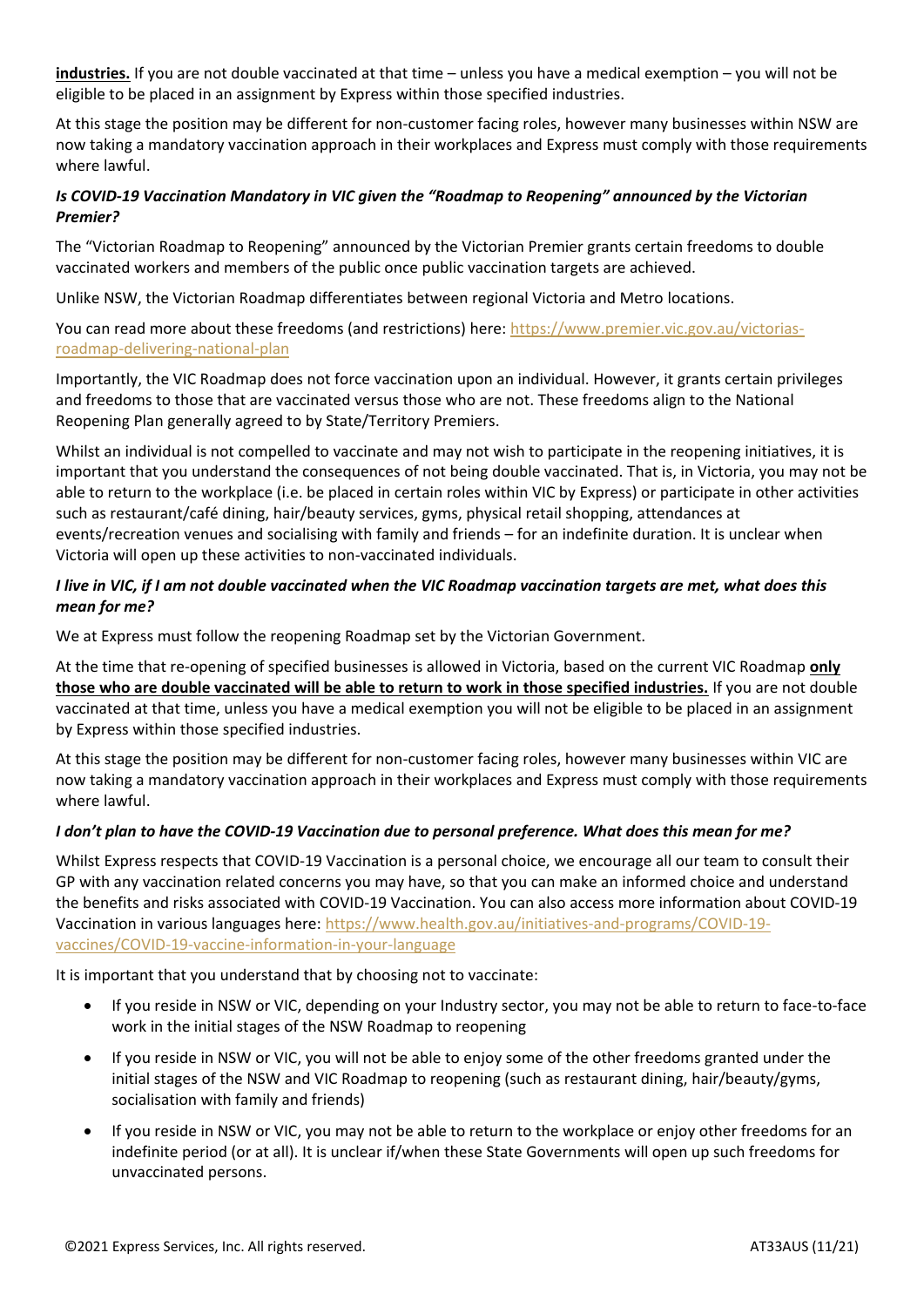- If you live in other States/Territories other than NSW and VIC, it is suspected that these States/Territories may at some stage impose vaccination requirements for domestic travel and in certain business settings. Again, if you are not double vaccinated, you may be excluded from participation in work (or other freedoms) for an indefinite period if/when Government directions change.
- We at Express also reserve the right to introduce and/or maintain restrictions based on vaccination status regardless of Government directions.

## *I am ineligible to receive a COVID-19 Vaccination due to medical reasons. What does this mean for me?*

We at Express respect that each person has individual health needs and circumstances.

If you cannot be vaccinated due to medical reasons, please see your GP and request that they provide a written explanation for your condition. We then ask you to discuss this with us confidentially so that we can work with you on a solution. We are here to support you.

#### *What is Express' view on COVID-19 Vaccination generally?*

Express encourages all our workers and customers to be fully vaccinated against COVID-19 as soon as possible. Express's goal is to protect the health and safety of our team and customers as best we can.

COVID-19 Vaccination is just one line of defence in the fight against the spread of COVID-19. At Express, in addition to encouraging COVID-19 Vaccination and abiding by any lawful vaccination mandate, we will continue to maintain our COVID-Safe Workplace Plans and may also introduce other controls to help keep you safe.

Whilst Express is not mandating that all staff (and customers) are double vaccinated against COVID-19 at this time, we are of the view that the approach taken by NSW and VIC (to allow freedoms for vaccinated persons not granted to unvaccinated) is likely to be eventually followed by other States/Territories. We also anticipate that many other businesses and industries will mandate vaccination – making vaccination an inevitable requirement for returning to the 'new normal'. This means that if you are not vaccinated, you may miss out on freedoms granted to others including but not limited to your eligibility to be placed within certain roles by Express.

Remember, only those that are double vaccinated will be able to return to work in the specified industries in the immediate future in NSW and VIC.

It is also possible in the future that Express will itself require vaccination (regardless of State/Territory Government decisions) should Express deem it reasonably necessary in order to protect the health and safety of its workers and customers.

We cannot stress enough therefore how important it is that you make an informed vaccination decision.

#### *How will Express be checking/enforcing vaccination status?*

As part of your onboarding process we ask you questions about your vaccination status and request you upload evidence of vaccination. Evidence of vaccination will need to be provided with one of the following options:

- a copy of your COVID-19 digital certificate via the Medicare App or Service NSW App; or
- a copy of your immunisation history statement (available through myGov).

The answers and information you provide will be used and retained in accordance with our obligations under Privacy Laws and to ensure we can plan work allocation.

Where you advise you have not been vaccinated or fail to provide adequate evidence of your vaccination status, you will not be considered for roles that are lawfully restricted to vaccinated associates only. They could be roles in mandatory vaccination industries or roles with clients who are not in a mandatory vaccination industry but have a lawful policy prohibiting unvaccinated workers in their workplace. It is important that if your vaccination status changes you inform Express as soon as possible so that you can be considered for both vaccinated and unvaccinated roles that may be available.

#### *Will I need to wear a mask in the workplace?*

In NSW and Metro VIC masks must be worn at all times in the workplace – until advised otherwise by us in line with Government directions.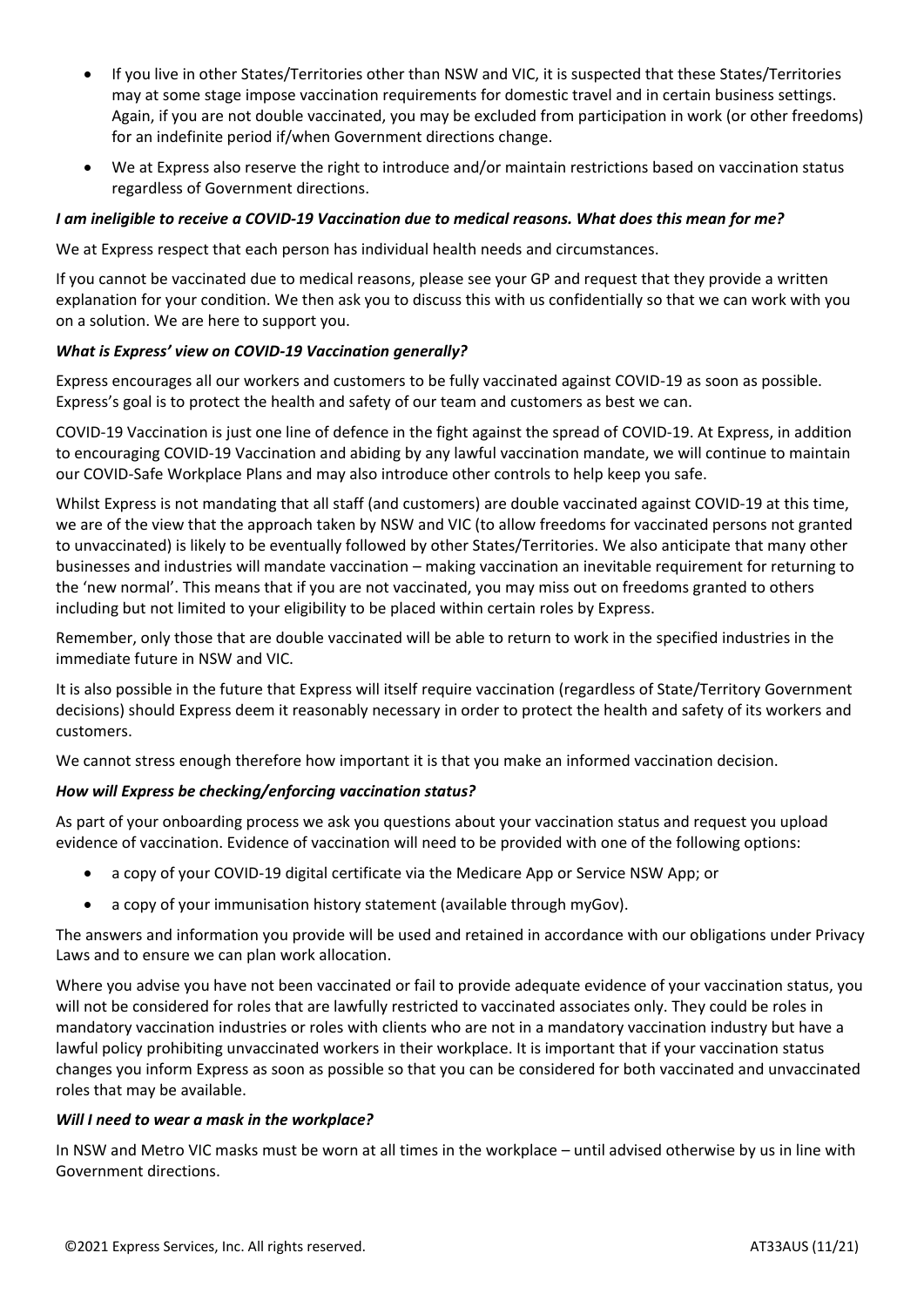In other States/Territories, we will follow Government protocols in this regard and will keep you updated on the requirement to wear masks.

## *What other measures is Express introducing to keep me safe?*

As mentioned above, COVID-19 vaccination is one important tool in the fight against COVID-19 transmission.

However, it is important that you continue to follow other COVID-Safe measures at all times including the following mandatory safety directives (in respect of both Express offices and third-party workplaces in which you are placed):

- Checking in and out when entering workplaces.
- Using hand sanitiser regularly.
- Wearing a mask and other personal protective equipment such as gloves where appropriate.
- Washing your hands regularly and properly.
- Maintaining social distance from others in the workplace (where possible).
- Abiding by workplace capacity limits.
- Checking and abiding by any restrictions applicable to the area in which you reside or are required to attend for work.
- Complying with other Government mandated directions (e.g. isolation directions).
- Checking updated case locations and not attending work if you have been to any of the listed locations within the listed periods, unless you first obtain a negative result and comply with any other isolation requirements.
- Not attending a workplace if you feel unwell or have any other symptoms of COVID-19 including but not limited to:
	- o Fever
	- o Cough
	- o Sore throat
	- o Shortness of breath (difficulty breathing)
	- o Loss of taste or smell
	- o Fatigue
- o Nasal congestion or runny nose
- o Body aches and pains consistent with the flu
- o Headache
- o Diarrhoea
- o Nausea/vomiting
- o Loss of appetite
- Notifying us as soon as possible if you are unable to attend work due to the above directives (or any other reason).
- Complying with any other policies, procedures, and reasonable directions in respect of COVID-19 safety requirements of the workplace in which you attend.

We may introduce other COVID-safe controls from time to time and ask that you do all that you can to help keep yourself and others safe.

Express also undertakes work health and safety checks on clients of Express responsible for workplaces which you may be placed, including confirmation of their COVID-Safe measures in place before Express places associates into roles.

#### *Where can I find more information about COVID-19, Vaccinations, and other questions I may have?*

If you have questions regarding our policies or workplace plans, please consult us at support@expresspros.com.au.

If you have any questions regarding COVID-19 or Vaccinations more broadly we have provided some links below to Government information sources.

We also strongly encourage you to consult with your GP to obtain personalised advice if you need it.

Fair Work – Corona Virus and Workplace Laws: [https://coronavirus.fairwork.gov.au](https://coronavirus.fairwork.gov.au/)

Australian Federal Government Department of Health – Resources for Vaccination:

[https://www.health.gov.au/resources/collections/COVID-19-vaccination-patient-resources](https://www.health.gov.au/resources/collections/covid-19-vaccination-patient-resources)

Safe Work Australia – COVID19 Information for Workplaces: [https://www.safeworkaustralia.gov.au/COVID-19](https://www.safeworkaustralia.gov.au/covid-19-information-workplaces) [information-workplaces](https://www.safeworkaustralia.gov.au/covid-19-information-workplaces)

NSW Roadmap to Freedom: [https://www.nsw.gov.au/media-releases/roadmap-to-freedom-unveiled-for-fully](https://www.nsw.gov.au/media-releases/roadmap-to-freedom-unveiled-for-fully-vaccinated)[vaccinated](https://www.nsw.gov.au/media-releases/roadmap-to-freedom-unveiled-for-fully-vaccinated)